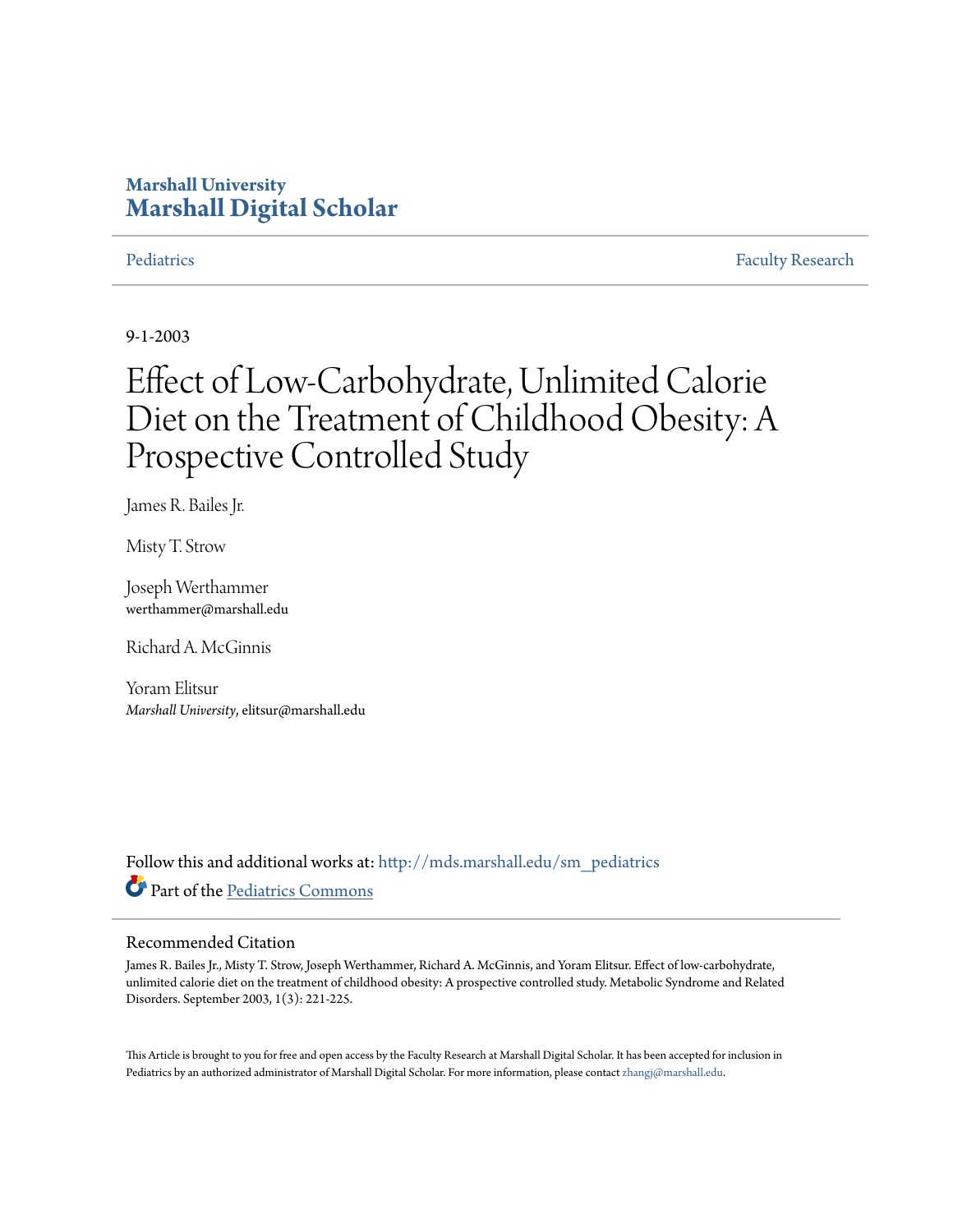# Effect of Low-Carbohydrate, Unlimited Calorie Diet on the Treatment of Childhood Obesity: A Prospective Controlled Study

JAMES R. BAILES, Jr., M.D.,<sup>2</sup> MISTY T. STROW, M.D.,<sup>1</sup> JOSEPH WERTHAMMER, M.D.,<sup>1</sup> RICHARD A. McGINNIS, M.S.,<sup>1</sup> and YORAM ELITSUR, M.D.<sup>3</sup>

#### **ABSTRACT**

Background: Childhood obesity has been recognized as the new epidemic in developed countries. Caloric restriction with physical activity is the main therapeutic treatment available for these children. We compared two different dietary protocols to assess treatment efficacy.

Methods: Obese children from the Pediatric Endocrinology clinic were prospectively recruited for the study. Children and their parents were allowed to choose one of two dietary protocols: (1) carbohydrate restricted diet (<30 g/day), with unlimited calories, protein, and fat (High protein, Low CHO Diet), and (2) calorie restricted diet (Low Cal Diet). Anthropometric data were measured at baseline and at the 2 month follow up appointment.

Results: Thirty-seven children completed the study of whom 27 chose High Protein, Low CHO Diet and 10 chose Low Cal diet. No differences in gender ratio, age, or BMI were observed at baseline. At 2 months, children in the High Protein, Low CHO Diet lost an average of 5.21  $\pm$  3.44 kg ( $p < 0.001$ ) and decreased their BMI by 2.42  $\pm$  1.3 points ( $p < 0.001$ ), compared to the children in the Low Cal Diet who gained an average of  $2.36 \pm 2.54$  kg and 1.00 point on the BMI value ( $p < 0.001$ ).

Conclusions: A high protein, low carbohydrate, unlimited calorie diet was superior to a restricted calorie protocol for weight loss in obese school age children; moreover, compliance was better.

#### INTRODUCTION

THE PREVALENCE of childhood obesity has in-<br>creased dramatically over the last decade.<sup>1-4</sup> HE PREVALENCE of childhood obesity has in-In a recent UN sponsored workshop on children's health, obesity was recognized as an increasing problem, especially in developed countries.<sup>5</sup> Obesity has been associated with increased morbidity and mortality in adults and

children.<sup>6,7</sup> Obese children are at greater risk for developing cardiovascular disease, type 2 diabetes mellitus, lipid abnormalities, metabolic abnormalities (syndrome X), obstructive apnea, orthopedic problems, and variety of other health disorders.<sup>7-11</sup>

Modern treatment for childhood obesity includes decreasing total caloric intake, reducing dietary fat, and increasing physical activity.

<sup>1</sup> Department of Pediatrics, Divisions of 2Endocrinology and 3Gastroenterology, Marshall University, Joan C. Edwards School of Medicine, Huntington, West Virginia.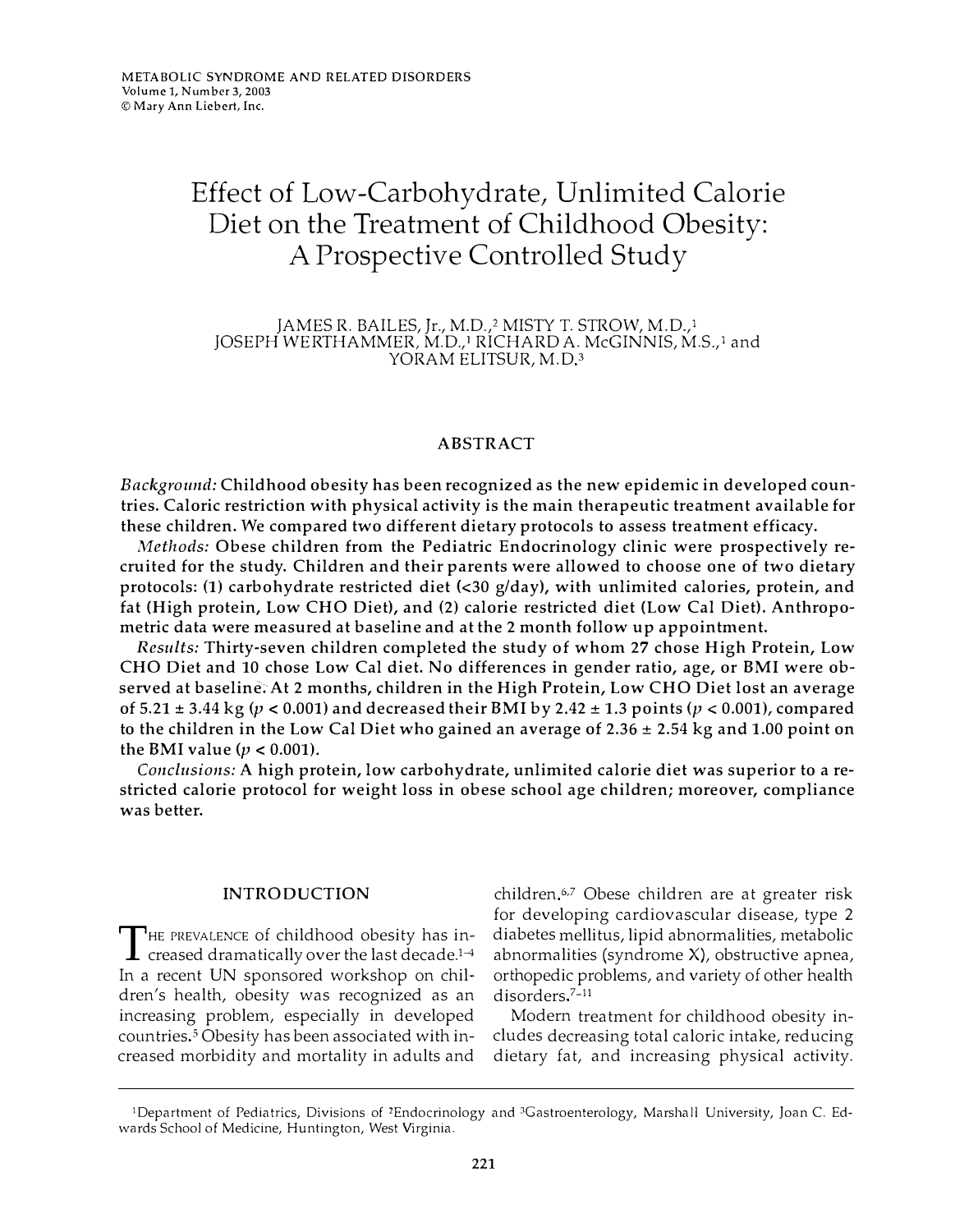Following the U.S. Surgeon General's recommendation in 1988, a decrease in fat consumption was observed in the diets of adults and children.12-14 Despite this response, the incidence of obesity has continued to increase in the U.S. population. Several studies have suggested that the reduction in fat consumption was offset by a higher carbohydrate consumption, which resulted in higher caloric intake.<sup>15,16</sup>

Previous attempts to curb the obesity epidemic by long term dietary interventions in children have been unsuccessful. Although low fat diets were safe and successful in reducing serum lipid levels, no effect on anthropometric variables was noted.<sup>17-19</sup> In a previous open-labeled study, we failed to effectively reduce weight in children with a low fat, restricted calorie protocol, mostly due to lack of patient compliance (Bailes et al., unpublished data). We hypothesize that the lack of patient compliance was attributable to several factors including: discouraging results (lack of weight loss), unpalatable diet, and patient hunger. In order to improve compliance, in the present study, we altered the dietary protocol to include an option of low carbohydrate intake with no restrictions on calories, fat or protein.

#### MATERIALS AND METHODS

#### Patient population

Obese children who attended the Endocrinology Clinic, Department of Pediatrics, Marshall University School of Medicine, were prospectively recruited. The study was conducted between April 2000 and February 2001. Body mass index (BMI) was calculated as weight in kilograms divided by the square of the height in meters. Obesity was defined as a BMI value above the 95th percentile for age as determined by the CDC BMI nomogram (www.CDC.gov). Obese children, aged 5-18, were considered for this study. Exclusion criteria included patients with metabolic disorders and children who failed to return for a 2-month follow-up appointment. All children had an initial weight, height, and BP with a complete physical examination and appropriate labs to confirm the absence of any metabolic disease.

#### Study protocol

Children were recruited in a non-randomized, prospective, controlled study. The study was explained to the participants and their parents, and a consent form was signed. The study was approved by the IRB committee at Marshall University School of Medicine. The participants and their parents were then asked to choose between two dietaty interventions: (1) high protein, carbohydrate-restricted diet (High protein, Low CHO Diet) or (2) calorie-restricted diet (Low Cal Diet). The subjects who chose a low cal diet were referred to a dietitian who calculated ideal body weight from standard growth curves using actual height. Their energy needs were calculated based on ideal weight and decreased by 20% to stimulate weight loss. The subjects and their parents were then instructed to consume less than 30% of total calories from fat, 15-20% of calories from protein and 50-55% of total calories from carbohydrates. (See Table 1 ). They were encouraged to consume "healthy" carbohydrates, including fruits and vegetables, and were discouraged from consuming "sugary" foods. There were no limitations placed on carbohydrate drinks, including juices, milk, and pop.

The subjects who chose a high protein, carbohydrate restricted diet were instructed on how to count carbohydrates and were told to limit carbohydrate intake to <30 g per day (See Table 1). They had no limitations on protein or fat. They had no limitations on total calories. They were encouraged to eat when hungry. They were allowed to eat any carbohydrates. There was no distinction between "healthy" carbohydrates (i.e., fruits/vegetables) or "sugary" foods. They were instructed to avoid drinking any drinks that contained carbohydrates.

The decision to follow a certain dietary approach was made jointly by the subject and their parents with no bias or preference shown by the dietitian or study recruiter. They were instructed to choose the dietary regimen that they thought would be easier to follow and more successful based on their own food preferences and lifestyle. Required follow-up did not differ between the two groups. All subjects were seen approximately 2 months after initiation of the diet. A complete physical exam was performed, including height, weight, BP and BMI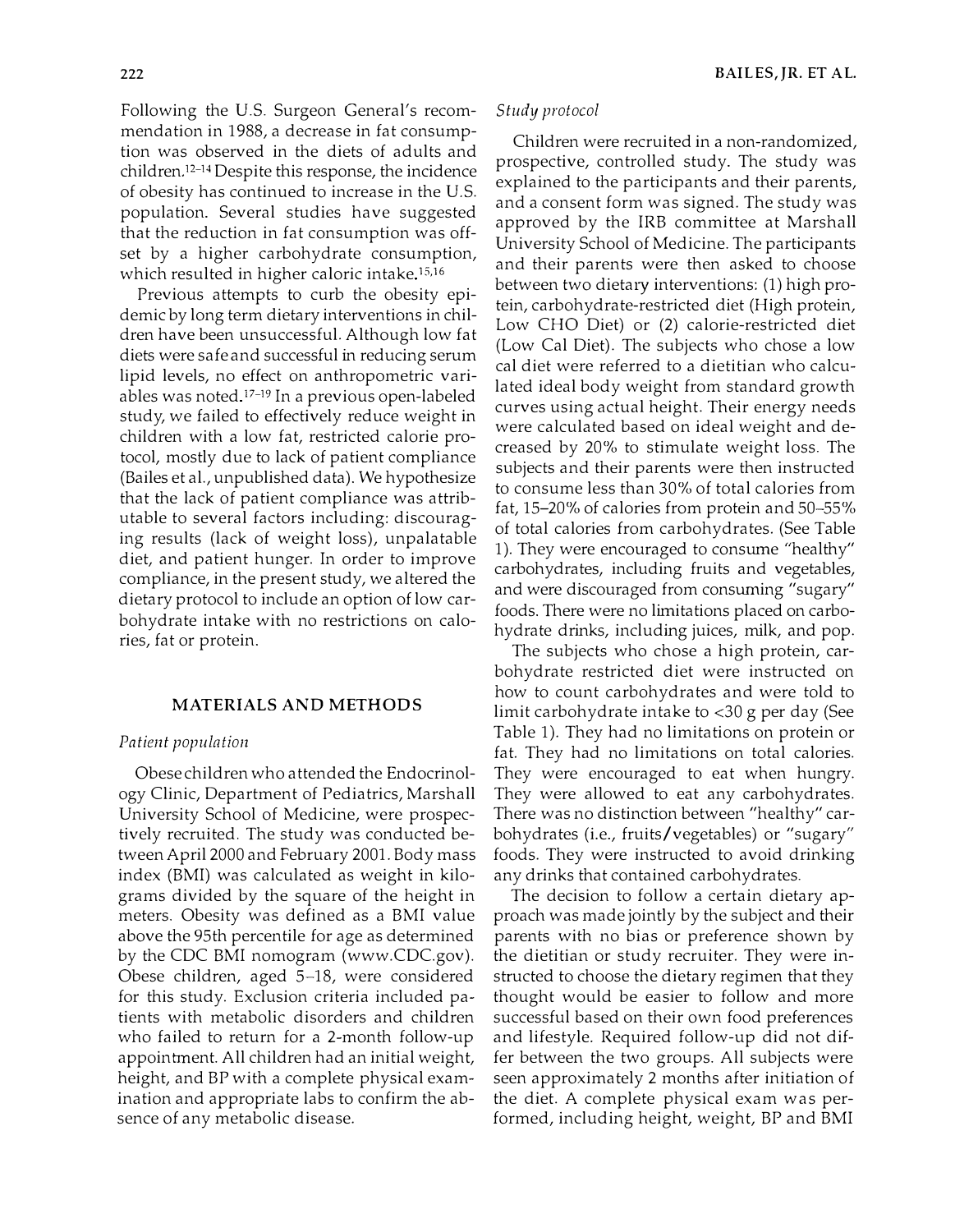|                  | Low CHO diet                        | Low calorie diet                                                                                         |
|------------------|-------------------------------------|----------------------------------------------------------------------------------------------------------|
| CI-IO<br>Protein | $<$ 30 g/day<br>Unlimited           | 55% total calories<br>15–20% total calories                                                              |
| Fat<br>Calories  | Unlimited<br>Unlimited              | <30% total calories<br>Limited: energy needs based on ideal<br>weight for height and decreased by<br>20% |
|                  | Supplement Multivitamin and calcium | Multivitamin and calcium                                                                                 |

TADLE 1. DIETARY PROTOCOLS

determination. Because of the possibility that errors in height measurement could significantly change BMI values, BMI was calculated based on height measurements before the diets were started.

#### Statistics

Mann-Whitney Rank Sum Test (Microsoft Excel, Office 2000 edition) and Chi-Square (Fisher exact) (EP Info 2000) analyses were performed to assess differences between groups.

#### RESULTS

A total of 52 children entered the study of whom 36 chose High protein, Low CHO Diet and 16 chose Low Cal Diet. Fifteen subjects (nine from Low CHO Diet and six from Low Cal Diet) were subsequently excluded from the study for the following reasons: 13 subjects failed to come to the 2-month follow-up appointment (seven patients from Low CHO Diet and six from Low Cal Diet), and two patients were excluded for the diagnosis of type 2 diabetes mellitus (both from High Protein, Low CHO Diet). The reasons for failure to attend the follow-up appointment are summarized in Table 2.

A total of 37 patients completed the study protocol (27 from High Protein, Low CHO Diet, 10 from Low Cal Diet). Overall, at recruitment, no significant differences in age or anthropometric data were observed between the diet protocol groups (Table 3). At the 2-month follow-up visit, subjects who followed the High protein, Low CHO Diet lost an average of 5.21 ± 3.44 kg, while subjects in Low Cal Diet gained an average of  $2.36 \pm 2.54$  kg ( $p = 0.001$ ). Subjects in the High protein, Low CHO Diet had a mean

TABLE 2. REASONS GIVEN FOR NO FOLLOW-UP

|                                                   | High protein<br>low CHO diet | Low cal diet |
|---------------------------------------------------|------------------------------|--------------|
| Moved from area                                   |                              |              |
| Poor compliance                                   |                              |              |
| Lack of positive results                          |                              | З            |
| Expense                                           |                              |              |
| Difficulty complying with<br>diet while in school |                              |              |
| Total                                             |                              |              |

decrease of  $2.42 \pm 1.3$  in their BMI, while those children in the Low Cal Diet had increased their BMI value by a mean of 1.0  $\pm$  1.2 ( $p =$ 0.001) (Table 3). No significant differences in weight or BMI values were observed between genders in the same group.

#### DISCUSSION

Our data show that over a short-term period, a high protein, low carbohydrate, unrestricted calorie diet is superior to a low fat, low calorie

TABLE 3. DEMOGRAPHICS AND RESULTS

|                      | High protein<br>low CHO diet | Low cal diet     | $p$ -value |
|----------------------|------------------------------|------------------|------------|
| Number               | 27                           | 10               |            |
| Age (years $\pm$ SD) | $12 \pm 3$                   | $11 \pm 2$       | 0.9        |
| Males                | 17                           | 6                |            |
| Females              | 10                           | 4                |            |
| Baseline data        |                              |                  |            |
| Weight (kg)          | $90 \pm 10.9$                | $89.1 \pm 13.6$  | 0.69       |
| BMI $(\pm SD)$       | $36.68 \pm 4.0$              | $36.0 \pm 3.1$   | 0.72       |
| 2 months             |                              |                  |            |
|                      | $84.79 \pm 3.63$             | $91.36 \pm 2.72$ |            |
| Delta-weight         | $-5.21 \pm 3.44$             | $2.36 \pm 2.54$  | 0.001      |
| BMI $(\pm SD)$       | $34.26 \pm 2.0$              | $37 \pm 1$       |            |
| Delta-BMI            | $-2.42 + 1.3$                | $1.0 \pm 1.2$    | 0.001      |
| Weight (±SD)         |                              |                  |            |

"Mann-Whitney rank sum test.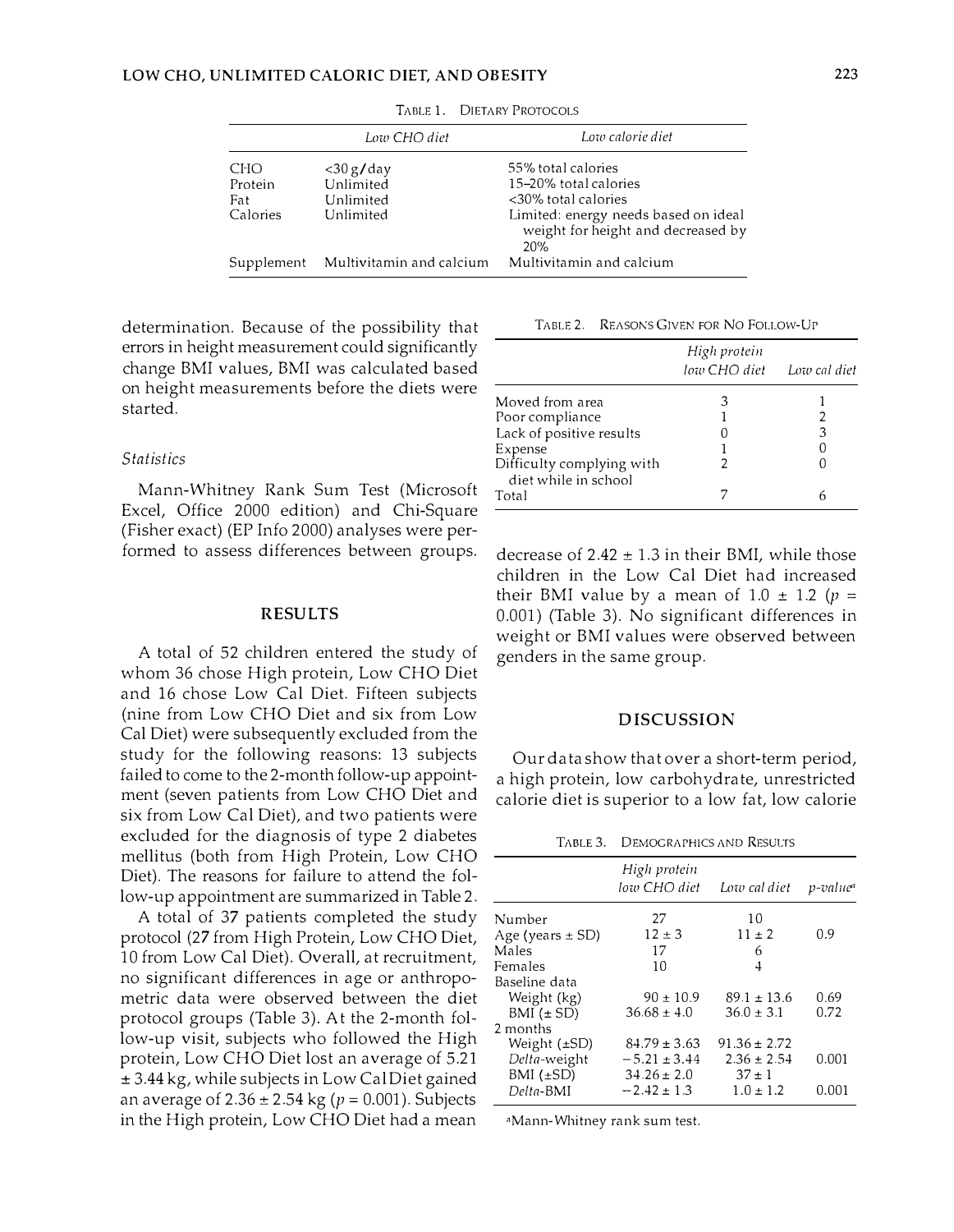diet in reducing weight and BMI values in obese school-aged children. Previous studies have shown that protein is the most satiating of all macronutrients on a calorie for calorie basis.20·21 Moreover, compared to the high carbohydrate diet, a high protein diet has been shown to increase thermogenesis and energy expenditure.<sup>22</sup> We hypothesize that subjects on the low carbohydrate, high protein diet, experienced an increased in satiety, and an increase in thermogenesis, resulting in weight loss.

Sothern et aJ.23 also showed good short-term results utilizing a low carbohydrate diet protocol. However, in their study the diet was also very restricted in calories. Moreover, the researchers used a team approach that included weekly visits for a two-hour weight reduction clinic, structured exercise program, and a behavioral modification program. We chose a less restrictive diet with unlimited fat, protein and calorie intake. In addition, our diet was designed to be implemented without large time and financial commitments by the practitioner or the patient.

We acknowledge that there are many shortcomings with the design of our study. Our study was not randomized. Most of the obese children in this study have previously tried a variety of diets without success. Many of these children and their families had strong preconceived opinions based on their own experiences that made randomization difficult. In the hope of improving compliance, we allowed children and their families to select the dietary regimen they wanted to attempt. It is possible that this self-selection introduced a bias.

We also acknowledge that we did not control for exercise. It is possible that, with such small numbers, children who chose a high protein, low carbohydrate approach also increased their exercise and daily energy expenditure. However, this is not likely as there was no emphasis placed on doing so by the researchers or the dietitian.

We also acknowledge that we did not control for compliance. The object of this study was not to compare two dietary regimens if all patients were 100% compliant but to find a dietary approach that was easy to understand, successful, and practical to implement in a primary care setting. Certainly critics may argue that with such small numbers it is possible that none of the patients who chose a low calorie diet were compliant with the regimen. Nonetheless, this is the kind of information we were hoping to acquire. A dietary approach will not be successful if compliance is very low.

In summary, despite our limited numbers and short follow-up period we are encouraged by the results. We presented a dietary protocol that was successful in reducing weight and BMI measurement in obese children. The diet was limited in carbohydrate content with an unlimited consumption of protein, fat, and calories. The high compliance rate (as evidenced by weight loss) achieved by the children is very encouraging as compliance is a major obstacle in many previous dietary protocols. Although promising results were seen in our short-term study, a long-term follow-up study with a larger group of children will be needed to assess potential health risks associated with a low carbohydrate, high protein diet.

#### REFERENCES

- 1. Mokdad AI1, Serdula MK, Dietz WH, et al. The spread of the obesity epidemic in the United States, 1991-1998. lAMA 1999;282:1519-1522.
- 2. Troiano RP, Flegal KM. Overweight children and adolescents: description, epidemiology, and demographics. Pediatrics 1998;101:497-504.
- 3. Flegal KM, Carol MD, Kurzmarski RJ, et al. Overweight and obesity trends in the United States; prevalence and trends, 1960-1994. Int J Obes Relat Metab Disord 1998;22:39-47.
- 4. Hill JO, and Prentice AM. Sugar and body weight regulation. Am J Clin Nutr 1995;Suppl:264S-273S.
- 5. Childhood obesity: an emerging public-health problem. Lancet 2001;357:1989.
- 6. Must A, Spadano J, Coakley EH, et al. The diseases burden associated with overweight and obesity. lAMA 1999;282:1524-1529.
- 7. Berenson GS, Srinivasan SR, Bao W, et a!. Association between multiple cardiovascular risk factors and artherosclerosis in children and young adults.  $N$  Engl J Med 1998;338:1650-1655.
- 8. Young TK, Dean HJ, Flett B, et al. Childhood obesity in a population at high risk for type 2 diabetes.  $\int Pe$ diatr 2000;136:365-369.
- 9. Dietz, WH. Health consequences of obesity in youth: childhood predictors of adult disease. Pediatrics 1998; 101:518 -525.
- 10. Steinberger J, Moran A, Hong C-P, et al. Adiposity in childhood predicts obesity and insulin resistance in young adulthood. I Pcdintr 2001;138:469-473.